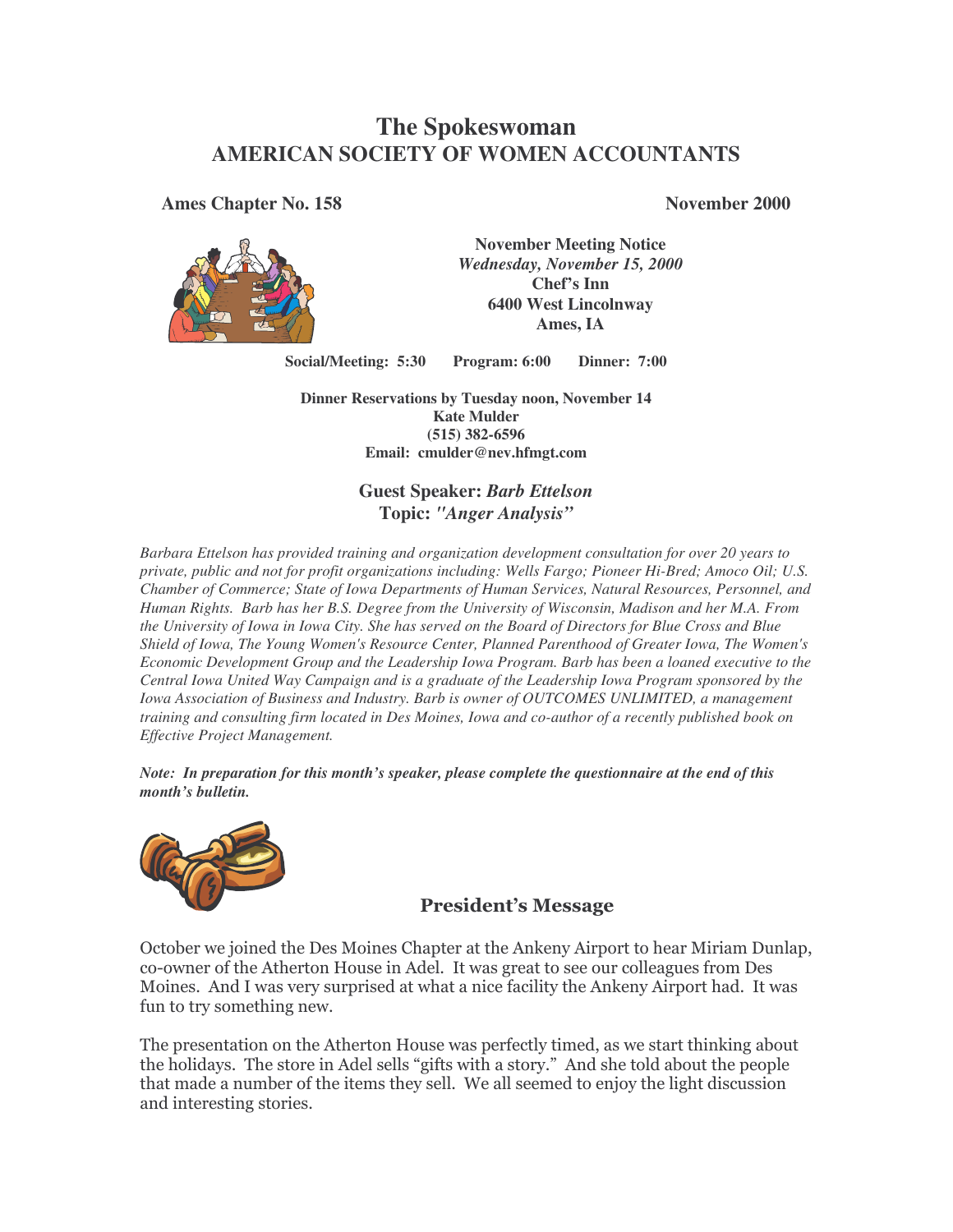This month promises to be another informative meeting. Barb Ettelson will be speaking on Anger Analysis. It sounds like some fun things are planned. Some of our members will be returning from the annual meeting and we hopefully will be able to hear all about it.

I hope to see you there.

**Brenda** 

#### **American Society of Women Accountants** Ames Chapter #158 Board Meeting October 17, 2000

**Call to Order:** The October 2000 Board meeting of the Ames Chapter #158 was called to order by President Brenda O'Neall-Smith at the airport in Ankeny on Tuesday, October 17, at 6:00 p.m. Those in attendance were Kate Mulder, Margaret Munson, Brenda O'Neall-Smith, Cindy Sippel, and Penny Strum. A quorum was present.

#### **New Business**:

A motion was made by Kate Mulder, seconded by Cindy Sippel, that all business be suspended except consideration of an application for membership. Motion carried.

Penny Strum moved that Jennifer Ketchum's application for membership be accepted subject to approval by National. Cindy Sippel seconded. Motion carried.

**Adjournment:** Motion made by Cindy Sippel and seconded by Brenda O'Neall-Smith that the meeting be adjourned. Motion carried. The meeting was adjourned at 6:03 p.m.

Respectfully submitted,

Margaret Munson **Secretary** 

#### **American Society of Women Accountants** Ames Chapter #158 Membership Meeting October 17, 2000

Because of the joint meeting with the Des Moines Chapter, no membership meeting was held.

Thank You

Dear ASWA family,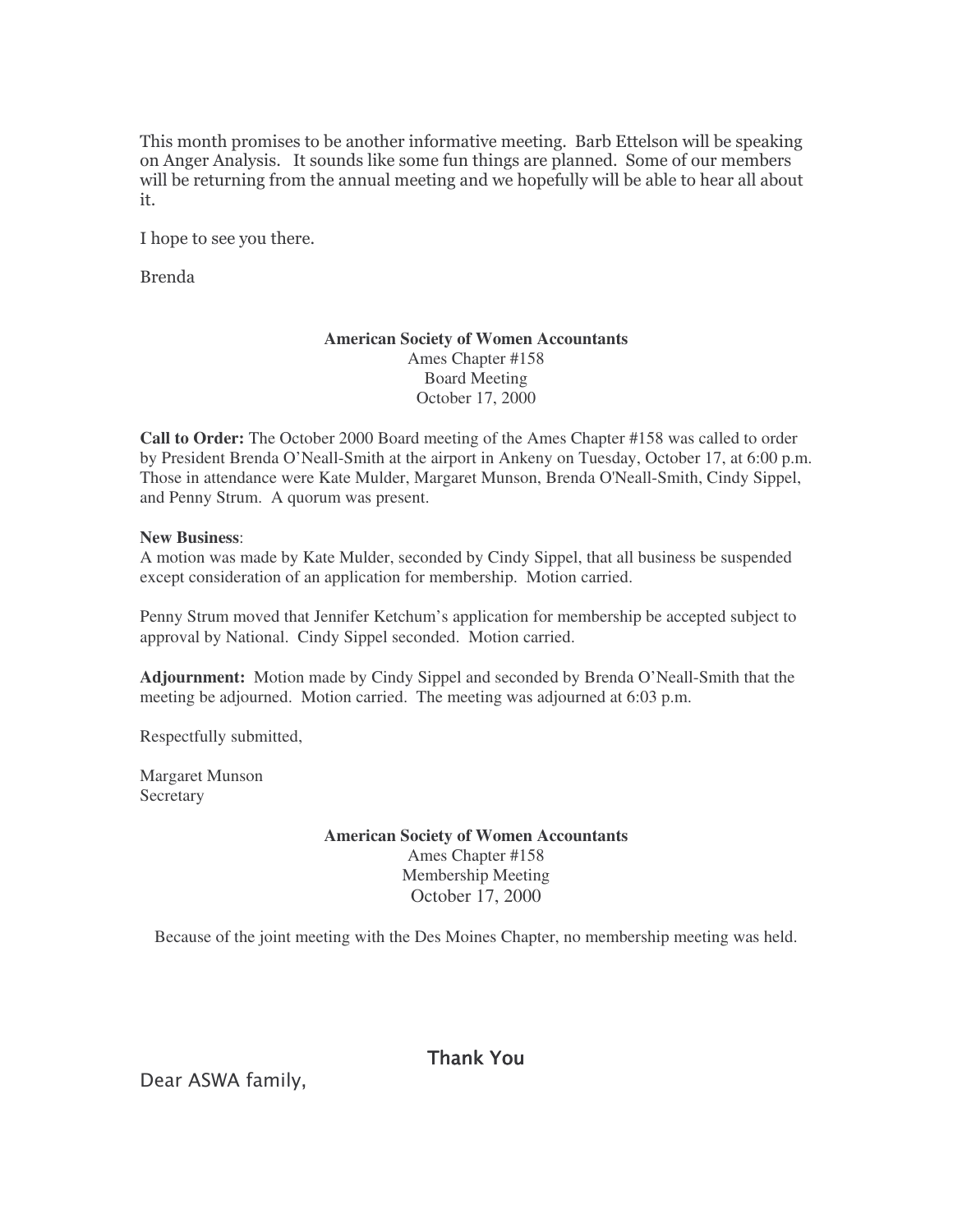Thank you for contributing to a memorial for my dad. Mom and her minister have chosen to buy youth hymnals. Dad would like that. Your caring support is especially meaningful to me and my family. We continue to celebrate dad's long life and his devotion to his family. We have great memories of his time with us. Love Beverly.

# Changes!

Congratulations  $\frac{1}{2}$  $\sim$ **)** position as a Fing $\sqrt{}$ 

  - -  $\sqrt{\phantom{a}}$  buntant I with The Principal Financial Group in Des Moines. She bey  $\mathbb{Z}$  w career on October 23, 2000.

## **Baltimore National Conference Report**

The 60<sup>th</sup> Annual Conference of ASWA was held in Baltimore on Nov. 2-4. Attending from the Ames chapter were Karen Jacobson, Kate Mulder, Kathy Strum, Beverly Wandling and Cindy Sippel. There was the opportunity for 24 hours of CPE credit and lots of good bonding with other ASWA members across the nation. No major items were discussed at the annual meeting but it was an interesting experience to watch. The Ames chapter was awarded with a certificate for having 93% retention! **Congratulations to us!** Baltimore was a great city. We all participated in the fun night, which was a murder mystery cruise, and we took advantage of the seafood available on the coast. We even came up with a short quiz to give you at the November meeting. There will be a prize awarded to the winner! We'll see how well you know the members who attended the conference. Next year's conference is in Scottsdale, Arizona. Make plans to attend, it is a great experience!

## **Reminder from the Bulletin Chair!**

**Please let me know of any items of interest about our members, new jobs, etc. I would like to include them in the bulletin. Also, let me know if any updates needed for our membership list. I will publish an updated list in the each bulletin.**

> **THANK YOU, Cindy Sippel, Bulletin Chair**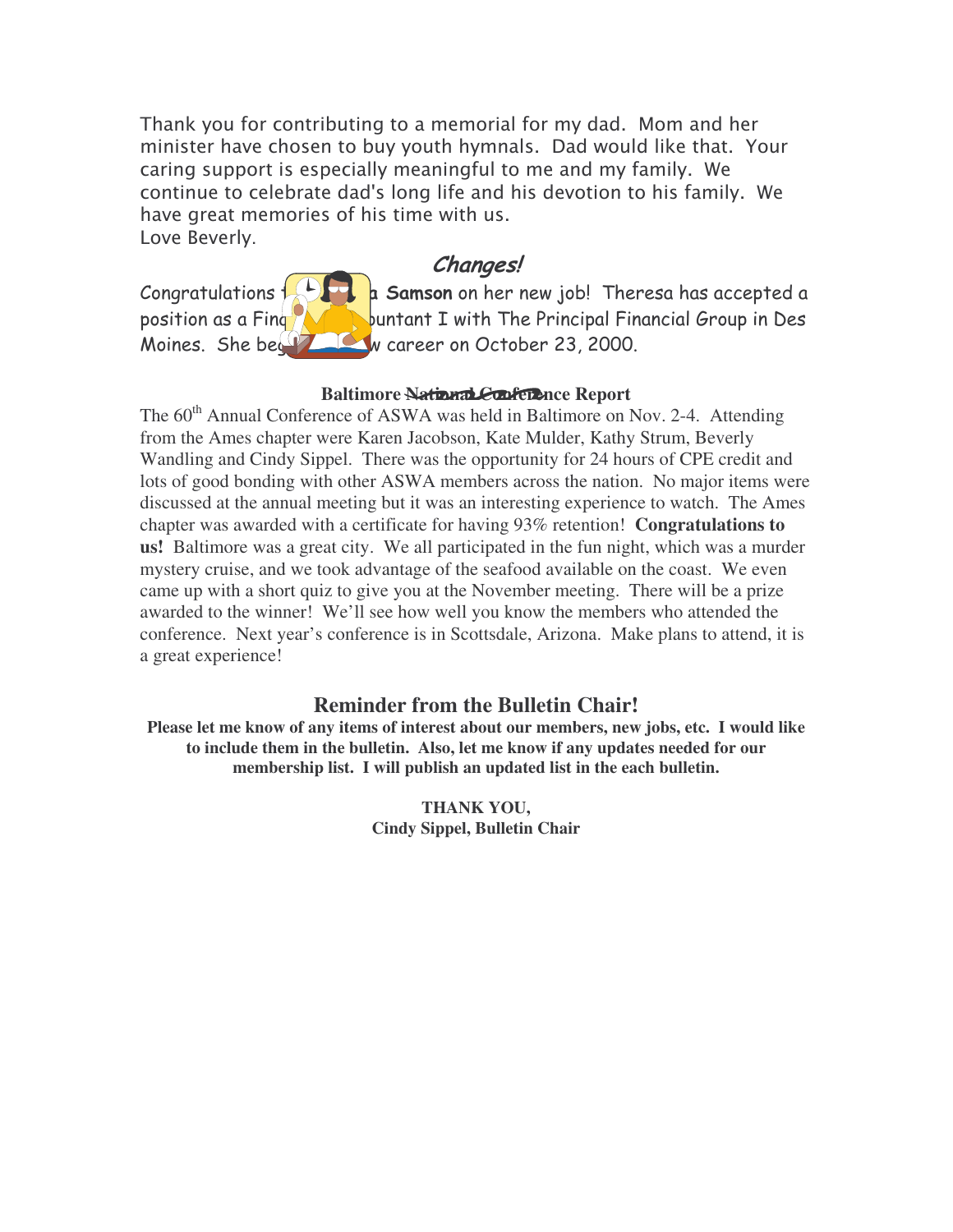## **Membership List of Ames Chapter**

| <b>Name</b>                     | <b>Address</b>                                                   | <b>Home Phone</b> | Work<br><b>Phone</b> | E-mail                                             |
|---------------------------------|------------------------------------------------------------------|-------------------|----------------------|----------------------------------------------------|
| Campbell, Nancy                 | 3630 Fletcher<br>Ames, IA                                        | 232-1173          | 239-6456             | Ncampbell@sauer.com<br>Campbell@ames.net           |
| Doran, Mike                     |                                                                  |                   | 294-9448             | Bdoran@iastate.edu                                 |
| Duffy, Jan                      | 2935 Eisenhower<br>Ames, IA                                      | 232-2213          | 294-1481             | Jduffy@iastate.edu<br>Jduffyisu@aol.com            |
| Gibson, Elisa                   |                                                                  |                   |                      | Egibson@midwestins.com                             |
| Jacobson, Karen                 | 107 Lafayette Ave.<br>Story City, IA 50248                       | 733-2660          | 733-4325             | Bethany@storycity.net<br>Kejacob@ames.net          |
| Ketchum, Jennifer               |                                                                  |                   |                      |                                                    |
| Kobernusz, Lisa                 | 1409 Aldrich Avenue<br>Boone, IA 50036                           | 432-3999          | 432-8636             | Henkel@opencominc.com                              |
| Landers, Marti                  | 3310 N.E. Briarwood Dr.<br>Ankeny, IA                            | 965-8142          |                      | Mlanders244@earthlink.net                          |
| Martin, Sherri                  | 404 I Avenue<br>Nevada, IA 50201                                 | 382-3824          |                      |                                                    |
| Munson, Margaret                | 1314 Grand Ave.<br>Ames, IA                                      | 232-9950          | 281-7716             | Mmunson@max.state.ia.us<br>Dmunson@ames.net        |
| Mulder, Kate                    | 4705 Dover Drive<br>Ames, IA 50014                               | 292-7693          | 382-6596             | Cmulder@nev.hfmgt.com<br>Kmulder@midiowa.net       |
| O'Neall-Smith,<br><b>Brenda</b> | 1463 Y Ave.<br>Ames, IA 50014                                    | 292-8718          | 292-0140             | Oneall@isupress.edu<br>Mooncat@pcpartner.net       |
| Ravenscroft, Sue                |                                                                  | 268-0294          | 294-3574             | Sueraven@iastate.edu                               |
| Samson, Theresa                 | 206 Sandburg Crt<br>Ames, IA 50014                               | 292-1442          | 362-0615             | Samson.theresa@principal.com                       |
| Sippel, Cindy                   | $1232\ 20$ <sup>th</sup> Street<br>Ames, IA 50010                | 232-6939          | 248-8086             | Sippel.Cynthia@principal.com<br>Ricksippel@aol.com |
| Strum, Kathy                    | Hertz Associates, Ltd.<br>Nevada, IA 50201                       | 382-4853          | 382-6596             | Kstrum@nevia.net                                   |
| Strum, Penny                    |                                                                  |                   |                      | Pstrum@uwstory.org<br>CheePree@aol.com             |
| Wandling, Beverly               | <b>Wandling Engineering</b><br>$923 \; 2^{nd}$<br>Ames, IA 50010 | 292-8722          | 232-0158             | Bwandling@wandling.com                             |